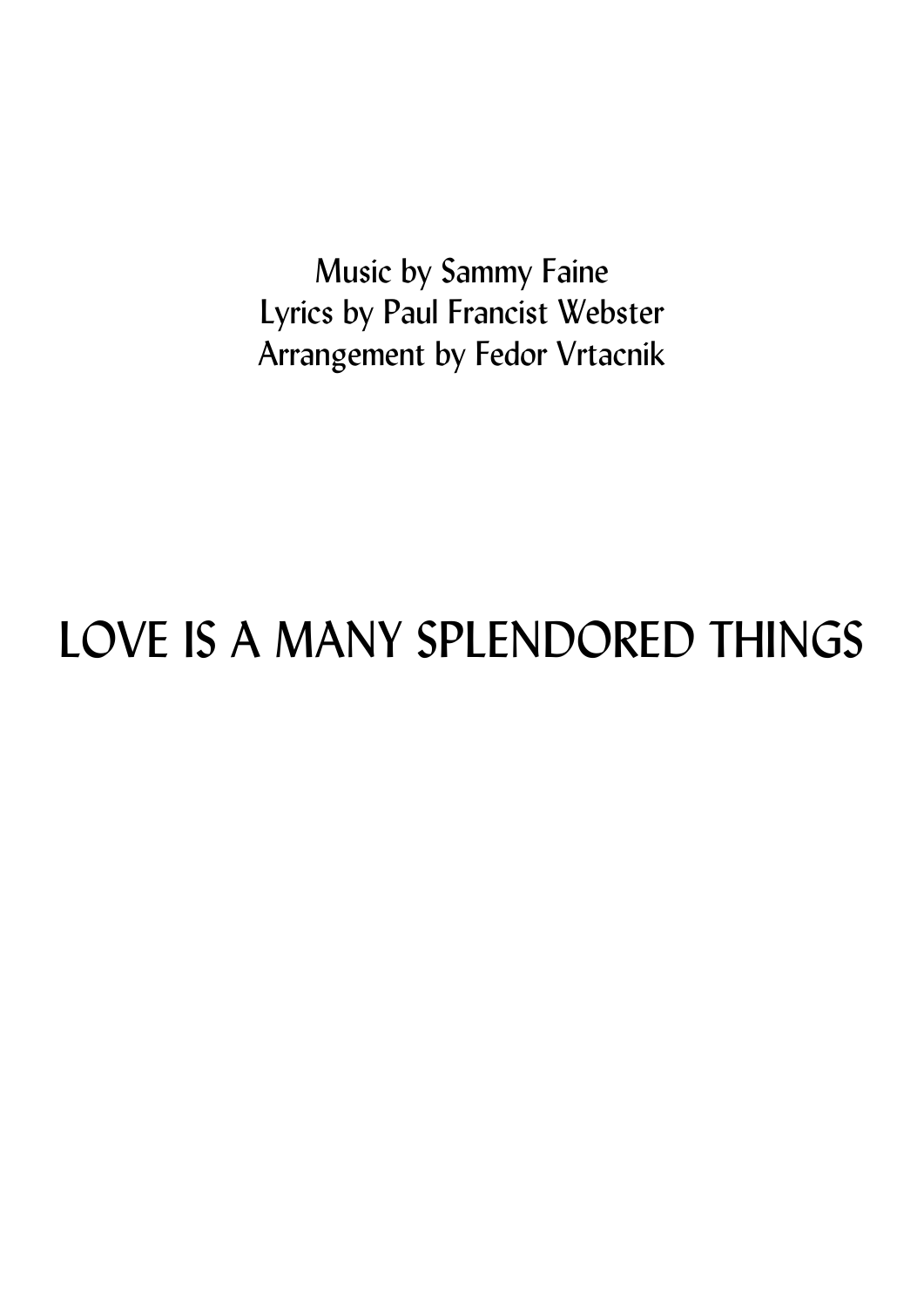## LOVE IS A MANY SPLENDORED THINGS

Music by Sammy Faine Lyrics by Paul Francist Webster